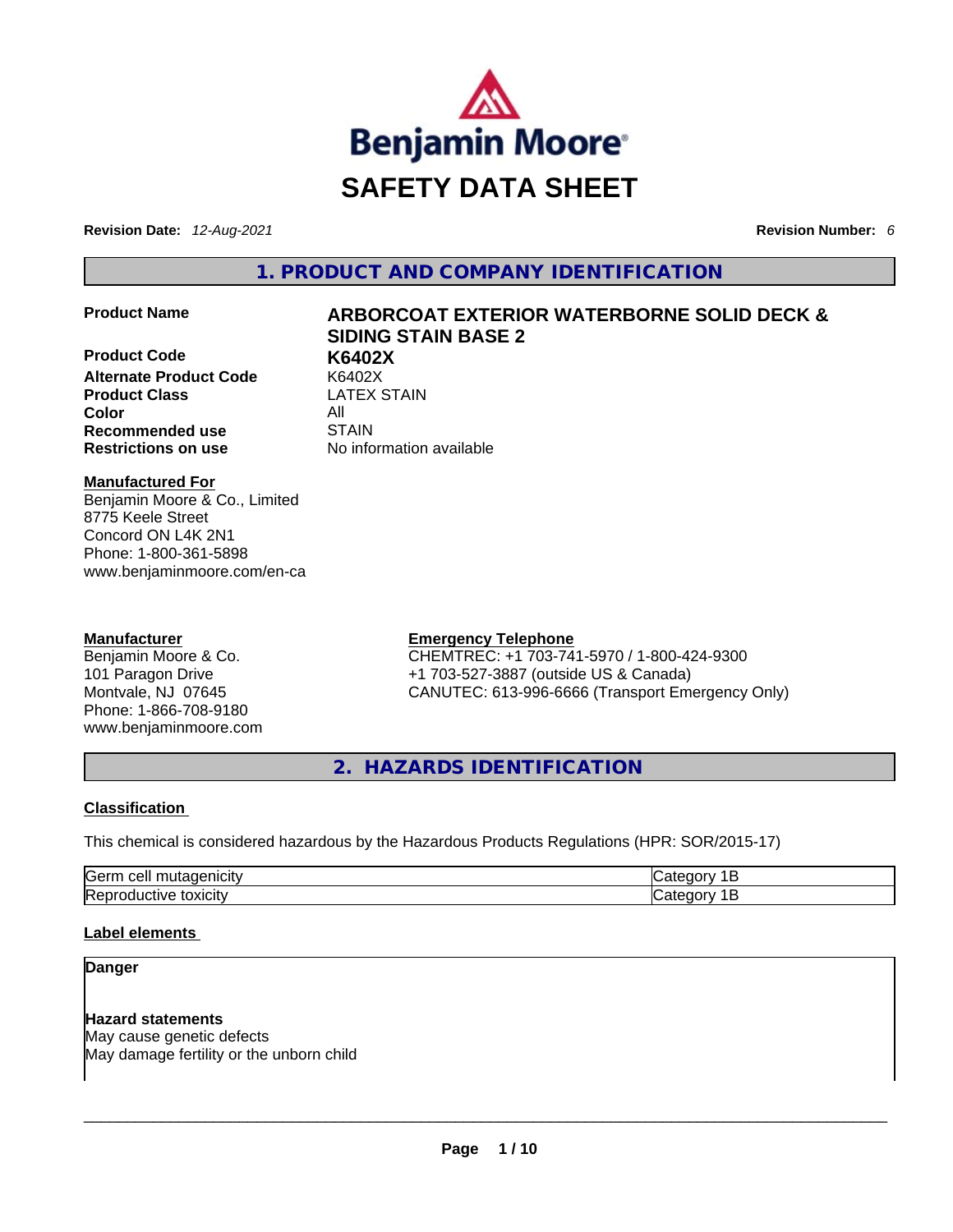

**Appearance** liquid **Odor 11** and **Odor 11** and **Odor 11** and **Odor 11** and **Odor 11** and **Odor** 11 and **Odor** 11 and **Odor** 11 and **Odor** 11 and **Odor** 11 and **Odor** 11 and **Odor** 11 and **Odor** 11 and **Odor** 11 and **Odor** 

#### **Precautionary Statements - Prevention**

Obtain special instructions before use Do not handle until all safety precautions have been read and understood Use personal protective equipment as required

#### **Precautionary Statements - Response**

IF exposed or concerned: Get medical advice/attention

#### **Precautionary Statements - Storage**

Store locked up

#### **Precautionary Statements - Disposal**

Dispose of contents/container to an approved waste disposal plant

#### **Other information**

No information available

 **WARNING:** This product contains isothiazolinone compounds at levels of <0.1%. These substances are biocides commonly found in most paints and a variety of personal care products as a preservative. Certain individuals may be sensitive or allergic to these substances, even at low levels.

### **3. COMPOSITION INFORMATION ON COMPONENTS**

| <b>Chemical name</b>                                                              | CAS No.    | Weight-%       | Hazardous Material<br>registry number<br>(HMIRA registry #) | Date HMIRA filed and<br>Information Review Act date exemption granted<br>(if applicable) |
|-----------------------------------------------------------------------------------|------------|----------------|-------------------------------------------------------------|------------------------------------------------------------------------------------------|
| Nepheline syenite                                                                 | 37244-96-5 | $10 - 30%$     |                                                             |                                                                                          |
| Titanium dioxide                                                                  | 13463-67-7 | 7 - 13%        |                                                             |                                                                                          |
| Propanoic acid, 2-methyl-,<br>monoester with<br>  2,2,4-trimethyl-1,3-pentanediol | 25265-77-4 | 1 - 5%         |                                                             |                                                                                          |
| Zinc oxide                                                                        | 1314-13-2  | $-5%$          |                                                             |                                                                                          |
| Carbamic acid,<br>1H-benzimidazol-2-yl-, methyl<br>ester                          | 10605-21-7 | $0.1 - 0.25\%$ |                                                             |                                                                                          |

\*The exact percentage (concentration) of composition has been withheld as a trade secret

## **4. FIRST AID MEASURES**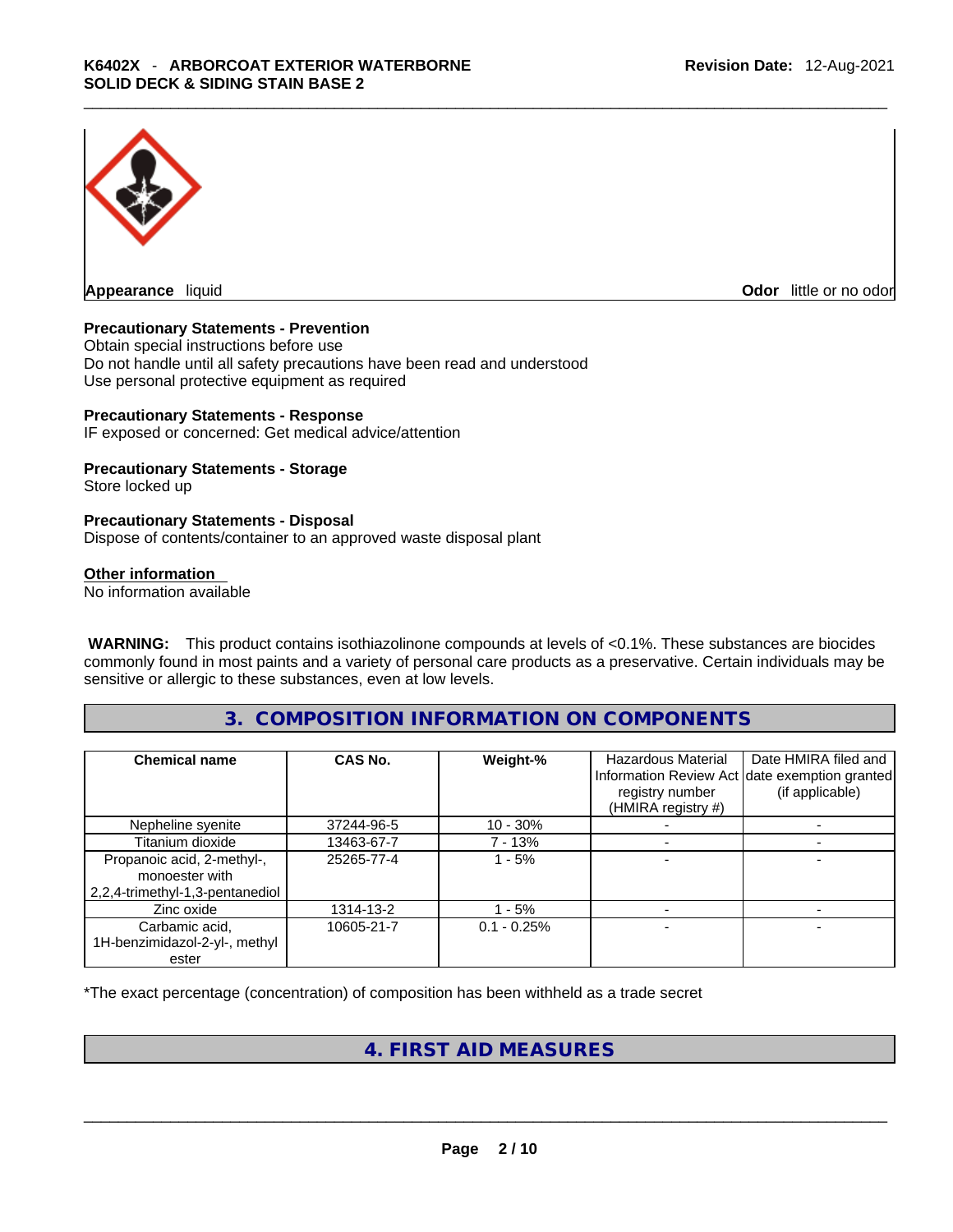|                                        | 5. FIRE-FIGHTING MEASURES                                                                                |
|----------------------------------------|----------------------------------------------------------------------------------------------------------|
| <b>Notes To Physician</b>              | Treat symptomatically.                                                                                   |
| <b>Most Important Symptoms/Effects</b> | None known.                                                                                              |
| Ingestion                              | Clean mouth with water and afterwards drink plenty of<br>water. Consult a physician if necessary.        |
| <b>Inhalation</b>                      | Move to fresh air. If symptoms persist, call a physician.                                                |
| <b>Skin Contact</b>                    | Wash off immediately with soap and plenty of water while<br>removing all contaminated clothes and shoes. |
| <b>Eye Contact</b>                     | Rinse thoroughly with plenty of water for at least 15<br>minutes and consult a physician.                |
| <b>General Advice</b>                  | If symptoms persist, call a physician. Show this safety data<br>sheet to the doctor in attendance.       |
|                                        |                                                                                                          |

| <b>Suitable Extinguishing Media</b>                                                                                                                                                    | Use extinguishing measures that are appropriate to local<br>circumstances and the surrounding environment.                                   |  |  |
|----------------------------------------------------------------------------------------------------------------------------------------------------------------------------------------|----------------------------------------------------------------------------------------------------------------------------------------------|--|--|
| Protective equipment and precautions for firefighters                                                                                                                                  | As in any fire, wear self-contained breathing apparatus<br>pressure-demand, MSHA/NIOSH (approved or equivalent)<br>and full protective gear. |  |  |
| <b>Specific Hazards Arising From The Chemical</b>                                                                                                                                      | Closed containers may rupture if exposed to fire or<br>extreme heat.                                                                         |  |  |
| Sensitivity to mechanical impact                                                                                                                                                       | No                                                                                                                                           |  |  |
| Sensitivity to static discharge                                                                                                                                                        | No.                                                                                                                                          |  |  |
| <b>Flash Point Data</b><br>Flash point (°F)<br>Flash Point (°C)<br><b>Method</b><br><b>Flammability Limits In Air</b><br>Lower flammability limit:<br><b>Upper flammability limit:</b> | Not applicable<br>Not applicable<br>Not applicable<br>Not applicable<br>Not applicable                                                       |  |  |
|                                                                                                                                                                                        |                                                                                                                                              |  |  |
| Health: 2<br>Flammability: 0<br><b>NFPA</b>                                                                                                                                            | <b>Instability: 0</b><br><b>Special: Not Applicable</b>                                                                                      |  |  |
| <b>NFPA Legend</b><br>0 - Not Hazardous<br>1 - Slightly<br>2 - Moderate<br>3 - High<br>4 - Severe                                                                                      |                                                                                                                                              |  |  |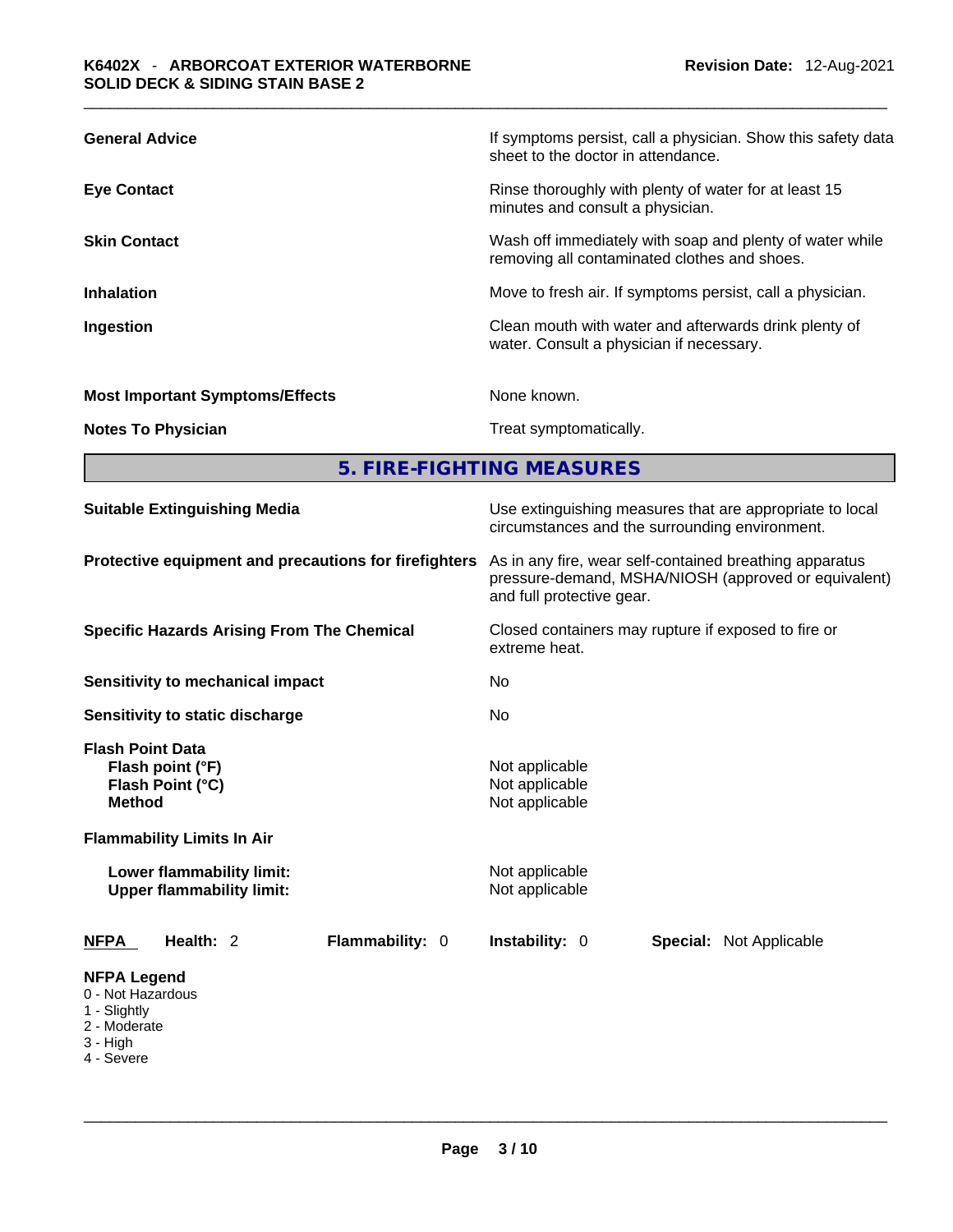*The ratings assigned are only suggested ratings, the contractor/employer has ultimate responsibilities for NFPA ratings where this system is used.* 

*Additional information regarding the NFPA rating system is available from the National Fire Protection Agency (NFPA) at www.nfpa.org.* 

#### **6. ACCIDENTAL RELEASE MEASURES**

**Personal Precautions Avoid contact with skin, eyes and clothing. Ensure Personal Precautions** adequate ventilation.

**Other Information Department Information Department Information Prevent further leakage or spillage if safe to do so.** 

**Environmental precautions** See Section 12 for additional Ecological Information.

**Methods for Cleaning Up Example 20 Soak** up with inert absorbent material. Sweep up and shovel into suitable containers for disposal.

#### **7. HANDLING AND STORAGE**

**Handling Handling Avoid contact with skin, eyes and clothing. Avoid breathing** vapors, spray mists or sanding dust. In case of insufficient ventilation, wear suitable respiratory equipment.

**Storage Storage Keep container tightly closed. Keep out of the reach of <b>Storage Keep** out of the reach of children.

**Incompatible Materials Incompatible Materials No information available** 

**8. EXPOSURE CONTROLS/PERSONAL PROTECTION** 

#### **Exposure Limits**

| <b>Chemical name</b> | <b>ACGIH TLV</b>                                                                                                             | <b>Alberta</b>                                         | <b>British Columbia</b>                          | <b>Ontario</b>                                          | Quebec                                                                        |
|----------------------|------------------------------------------------------------------------------------------------------------------------------|--------------------------------------------------------|--------------------------------------------------|---------------------------------------------------------|-------------------------------------------------------------------------------|
| Nepheline syenite    | N/E                                                                                                                          | N/E                                                    | N/E                                              | 10 mg/m $3$ - TWA                                       | N/E                                                                           |
| Titanium dioxide     | TWA: $10 \text{ mg/m}^3$                                                                                                     | 10 mg/m $3$ - TWA                                      | 10 mg/m $3$ - TWA<br>$3$ mg/m <sup>3</sup> - TWA | 10 mg/m $3$ - TWA                                       | $10 \text{ mg/m}$ <sup>3</sup> - TWAEV                                        |
| Zinc oxide           | STEL: $10 \text{ mg/m}^3$<br>respirable particulate<br>matter<br>TWA: $2 \text{ mg/m}^3$<br>respirable particulate<br>matter | $2 \text{ mq/m}^3$ - TWA<br>$10 \text{ mg/m}^3$ - STEL | $2 \text{ mg/m}^3$ - TWA<br>10 mg/m $3 -$ STEL   | $2 \text{ mq/m}^3$ - TWA<br>10 mg/m <sup>3</sup> - STEL | $10 \text{ mg/m}$ - TWAEV<br>$5 \text{ mg/m}^3$ - TWAEV<br>10 mg/m $3 -$ STEV |

#### **Legend**

ACGIH - American Conference of Governmental Industrial Hygienists Alberta - Alberta Occupational Exposure Limits

British Columbia - British Columbia Occupational Exposure Limits

Ontario - Ontario Occupational Exposure Limits

Quebec - Quebec Occupational Exposure Limits

N/E - Not established

# **Personal Protective Equipment**

**Engineering Measures Ensure** Ensure adequate ventilation, especially in confined areas.

**Eye/Face Protection Safety glasses with side-shields. Skin Protection Protection Protective gloves and impervious clothing.**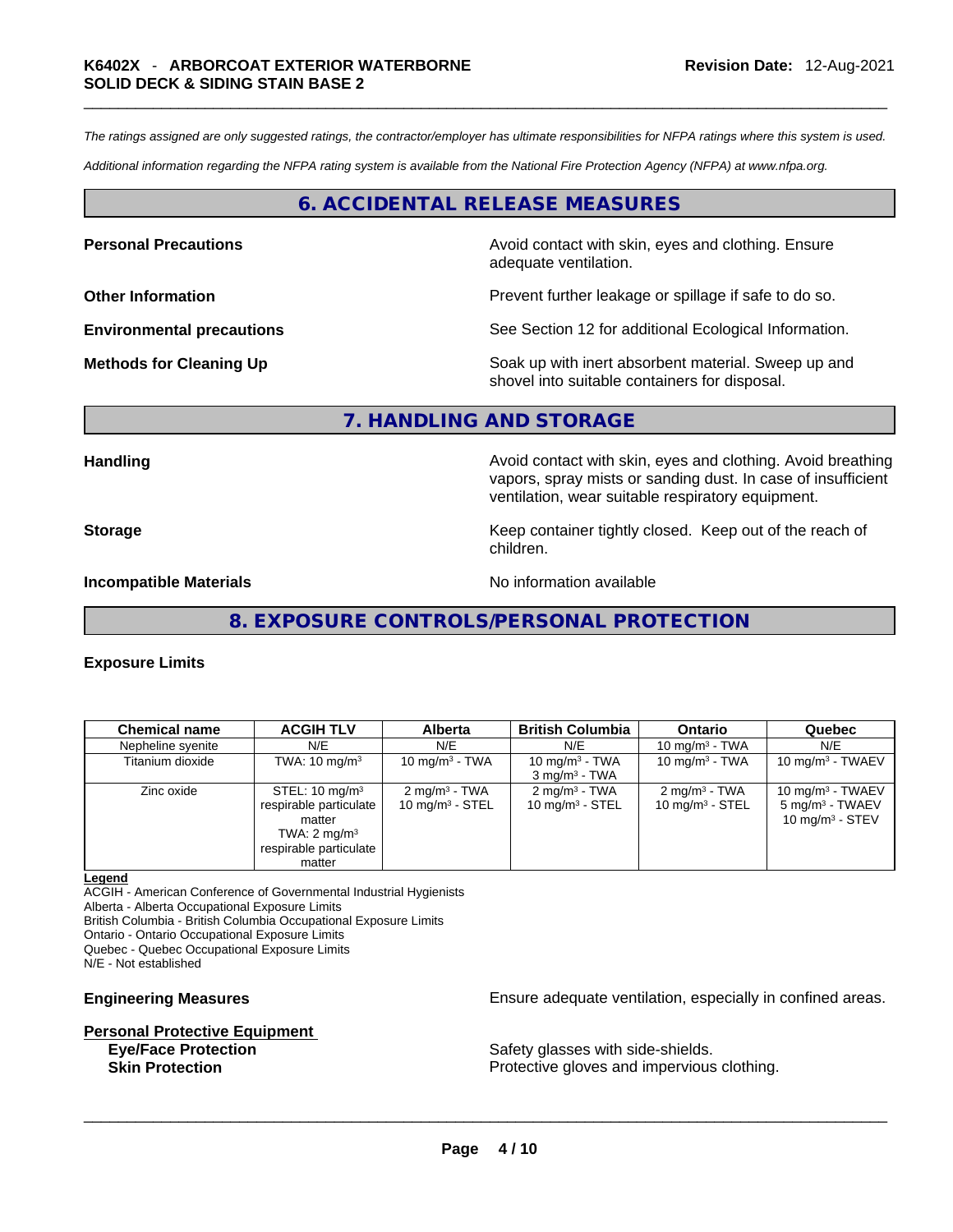**Respiratory Protection Exercise 2018** Use only with adequate ventilation. In operations where exposure limits are exceeded, use a NIOSH approved respirator that has been selected by a technically qualified person for the specific work conditions. When spraying the product or applying in confined areas, wear a NIOSH approved respirator specified for paint spray or organic vapors.

Hygiene Measures **Audit Contact With Skin, eyes and clothing. Remove and Hygiene Measures** and clothing. Remove and wash contaminated clothing before re-use. Wash thoroughly after handling.

# **9. PHYSICAL AND CHEMICAL PROPERTIES**

| Appearance                           | liquid                   |  |  |
|--------------------------------------|--------------------------|--|--|
| Odor                                 | little or no odor        |  |  |
| <b>Odor Threshold</b>                | No information available |  |  |
| Density (Ibs/gal)                    | $11.3 - 11.4$            |  |  |
| <b>Specific Gravity</b>              | $1.35 - 1.37$            |  |  |
| рH                                   | No information available |  |  |
| <b>Viscosity (cps)</b>               | No information available |  |  |
| Solubility(ies)                      | No information available |  |  |
| <b>Water solubility</b>              | No information available |  |  |
| <b>Evaporation Rate</b>              | No information available |  |  |
| Vapor pressure                       | No information available |  |  |
| Vapor density                        | No information available |  |  |
| Wt. % Solids                         | $50 - 60$                |  |  |
| Vol. % Solids                        | $30 - 40$                |  |  |
| Wt. % Volatiles                      | $40 - 50$                |  |  |
| Vol. % Volatiles                     | $60 - 70$                |  |  |
| <b>VOC Regulatory Limit (g/L)</b>    | < 100                    |  |  |
| <b>Boiling Point (°F)</b>            | 212                      |  |  |
| <b>Boiling Point (°C)</b>            | 100                      |  |  |
| Freezing point (°F)                  | 32                       |  |  |
| <b>Freezing Point (°C)</b>           | 0                        |  |  |
| Flash point (°F)                     | Not applicable           |  |  |
| Flash Point (°C)                     | Not applicable           |  |  |
| <b>Method</b>                        | Not applicable           |  |  |
| <b>Flammability (solid, gas)</b>     | Not applicable           |  |  |
| <b>Upper flammability limit:</b>     | Not applicable           |  |  |
| Lower flammability limit:            | Not applicable           |  |  |
| <b>Autoignition Temperature (°F)</b> | No information available |  |  |
| <b>Autoignition Temperature (°C)</b> | No information available |  |  |
| Decomposition Temperature (°F)       | No information available |  |  |
| Decomposition Temperature (°C)       | No information available |  |  |
| <b>Partition coefficient</b>         | No information available |  |  |

## **10. STABILITY AND REACTIVITY**

**Reactivity** Not Applicable \_\_\_\_\_\_\_\_\_\_\_\_\_\_\_\_\_\_\_\_\_\_\_\_\_\_\_\_\_\_\_\_\_\_\_\_\_\_\_\_\_\_\_\_\_\_\_\_\_\_\_\_\_\_\_\_\_\_\_\_\_\_\_\_\_\_\_\_\_\_\_\_\_\_\_\_\_\_\_\_\_\_\_\_\_\_\_\_\_\_\_\_\_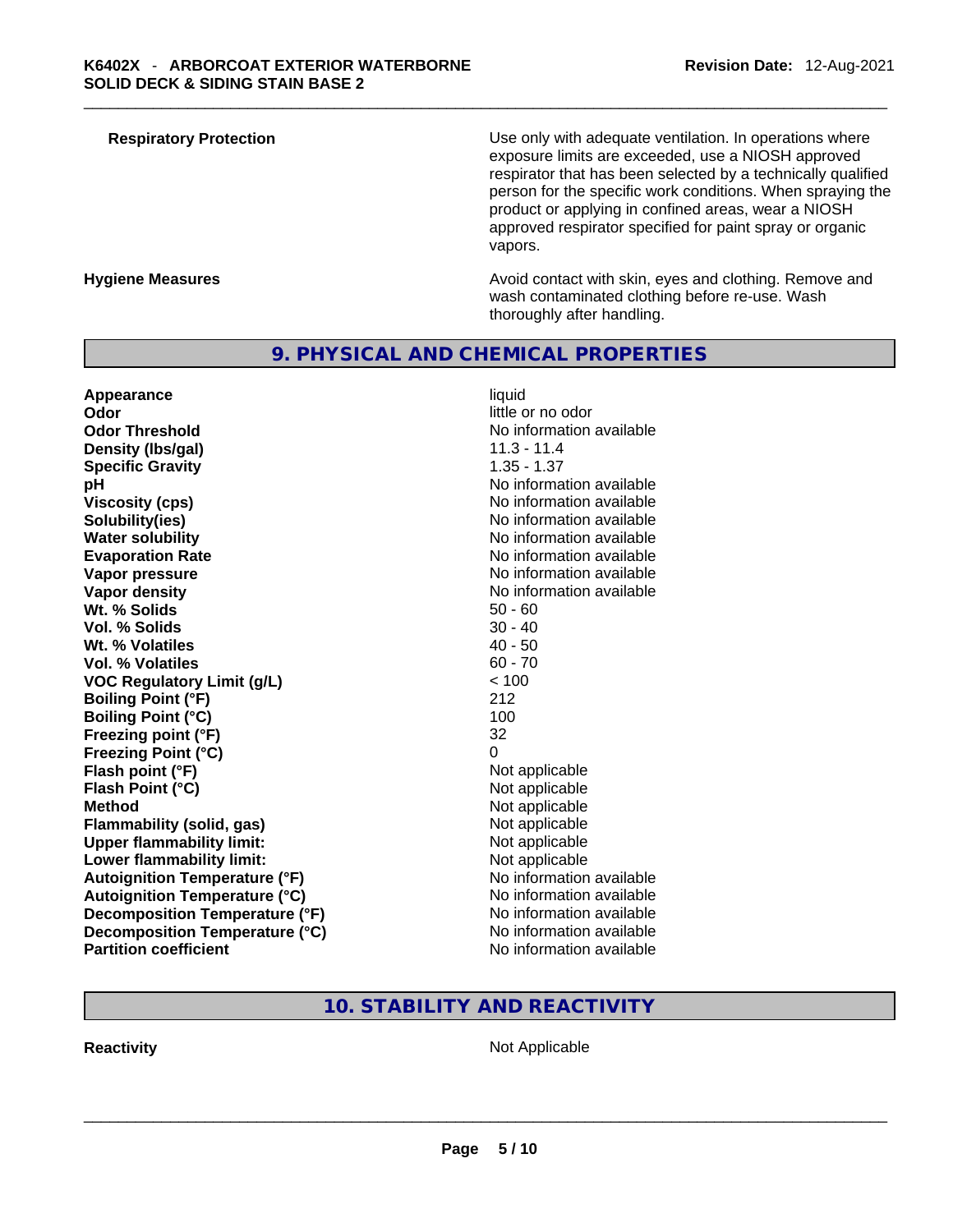| <b>Chemical Stability</b>                 | Stable under normal conditions.          |
|-------------------------------------------|------------------------------------------|
| <b>Conditions to avoid</b>                | Prevent from freezing.                   |
| <b>Incompatible Materials</b>             | No materials to be especially mentioned. |
| <b>Hazardous Decomposition Products</b>   | None under normal use.                   |
| <b>Possibility of hazardous reactions</b> | None under normal conditions of use.     |

## **11. TOXICOLOGICAL INFORMATION**

| <b>Product Information</b>               |  |
|------------------------------------------|--|
| Information on likely routes of exposure |  |

**Principal Routes of Exposure Exposure** Eye contact, skin contact and inhalation. **Acute Toxicity<br>Product Information No information available Symptoms related to the physical, chemical and toxicological characteristics Symptoms Symptoms No information available** 

#### **Delayed and immediate effects as well as chronic effects from short and long-term exposure**

| Eye contact                     | May cause slight irritation                                                                                     |  |  |
|---------------------------------|-----------------------------------------------------------------------------------------------------------------|--|--|
| <b>Skin contact</b>             | Substance may cause slight skin irritation. Prolonged or<br>repeated contact may dry skin and cause irritation. |  |  |
| <b>Inhalation</b>               | May cause irritation of respiratory tract.                                                                      |  |  |
| Ingestion                       | Ingestion may cause gastrointestinal irritation, nausea,<br>vomiting and diarrhea.                              |  |  |
| <b>Sensitization</b>            | No information available.                                                                                       |  |  |
| <b>Neurological Effects</b>     | No information available.                                                                                       |  |  |
| <b>Mutagenic Effects</b>        | Suspected of causing genetic defects.                                                                           |  |  |
| <b>Reproductive Effects</b>     | May damage fertility or the unborn child.                                                                       |  |  |
| <b>Developmental Effects</b>    | No information available.                                                                                       |  |  |
| <b>Target organ effects</b>     | No information available.                                                                                       |  |  |
| <b>STOT - single exposure</b>   | No information available.                                                                                       |  |  |
| <b>STOT - repeated exposure</b> | No information available.                                                                                       |  |  |
| Other adverse effects           | No information available.                                                                                       |  |  |
| <b>Aspiration Hazard</b>        | No information available.                                                                                       |  |  |
|                                 |                                                                                                                 |  |  |

#### **Numerical measures of toxicity**

#### **The following values are calculated based on chapter 3.1 of the GHS document**

| <b>ATEmix (oral)</b>   | 49390 mg/kg  |
|------------------------|--------------|
| <b>ATEmix (dermal)</b> | 820448 mg/kg |

#### **Component Information**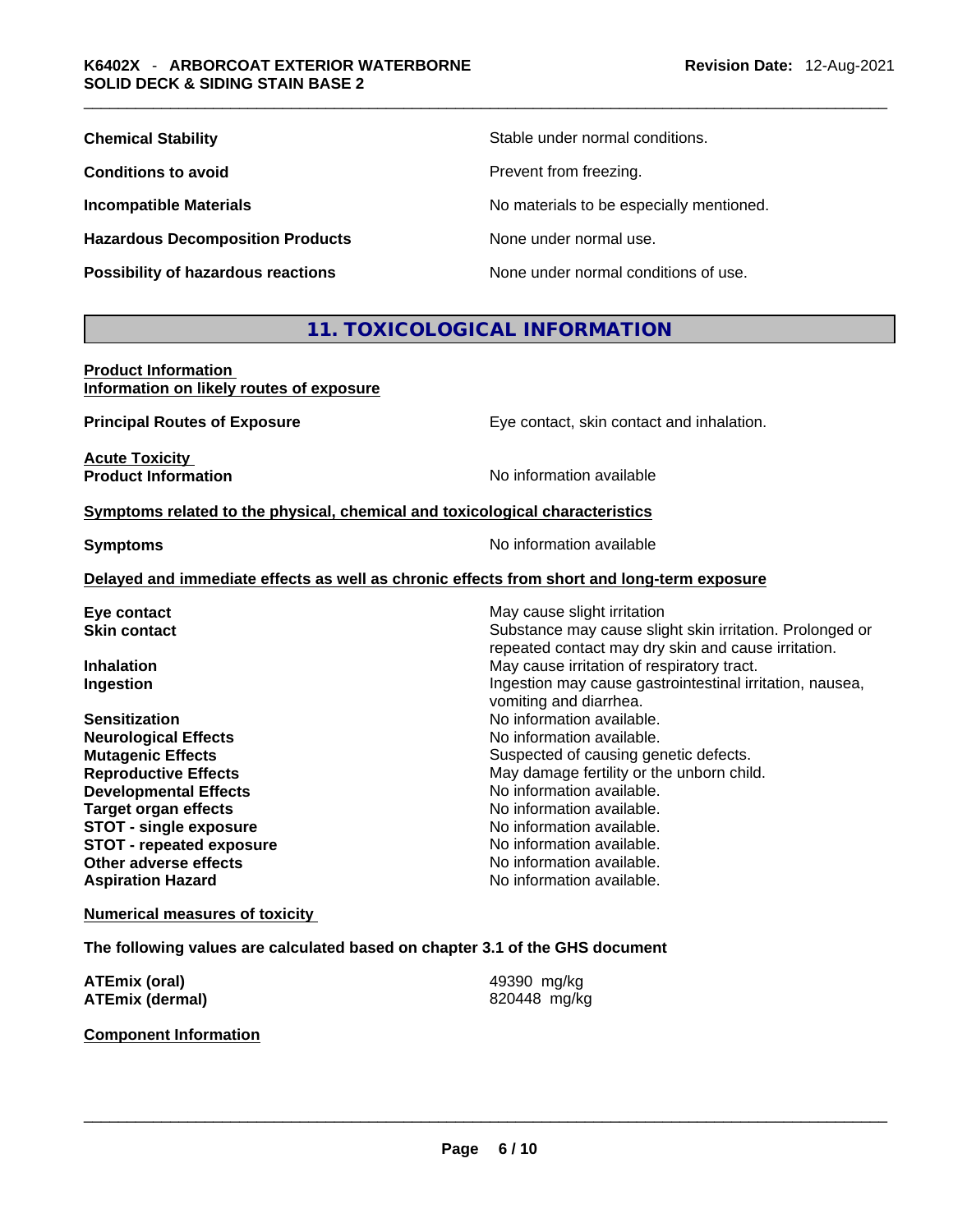#### \_\_\_\_\_\_\_\_\_\_\_\_\_\_\_\_\_\_\_\_\_\_\_\_\_\_\_\_\_\_\_\_\_\_\_\_\_\_\_\_\_\_\_\_\_\_\_\_\_\_\_\_\_\_\_\_\_\_\_\_\_\_\_\_\_\_\_\_\_\_\_\_\_\_\_\_\_\_\_\_\_\_\_\_\_\_\_\_\_\_\_\_\_ **K6402X** - **ARBORCOAT EXTERIOR WATERBORNE SOLID DECK & SIDING STAIN BASE 2**

| Chemical name                                                                                 | Oral LD50             | Dermal LD50              | <b>Inhalation LC50</b> |
|-----------------------------------------------------------------------------------------------|-----------------------|--------------------------|------------------------|
| Titanium dioxide<br>13463-67-7                                                                | $> 10000$ mg/kg (Rat) |                          |                        |
| Propanoic acid, 2-methyl-,<br>monoester with<br>2,2,4-trimethyl-1,3-pentanediol<br>25265-77-4 | $=$ 3200 mg/kg (Rat)  | $> 15200$ mg/kg (Rat)    |                        |
| Zinc oxide<br>1314-13-2                                                                       | $>$ 5000 mg/kg (Rat)  |                          |                        |
| Carbamic acid,<br>1H-benzimidazol-2-yl-, methyl ester<br>10605-21-7                           | $>$ 5050 mg/kg (Rat)  | $> 10000$ mg/kg (Rabbit) |                        |

#### **Chronic Toxicity**

#### **Carcinogenicity**

*The information below indicates whether each agency has listed any ingredient as a carcinogen:.* 

| <b>Chemical name</b>          | IARC                                | <b>NTP</b> |
|-------------------------------|-------------------------------------|------------|
|                               | $2B -$<br>Possible Human Carcinogen |            |
| <sup>I</sup> Titanium dioxide |                                     |            |

• Although IARC has classified titanium dioxide as possibly carcinogenic to humans (2B), their summary concludes: "No significant exposure to titanium dioxide is thought to occur during the use of products in which titanium dioxide is bound to other materials, such as paint."

#### **Legend**

IARC - International Agency for Research on Cancer NTP - National Toxicity Program OSHA - Occupational Safety & Health Administration

**12. ECOLOGICAL INFORMATION** 

### **Ecotoxicity Effects**

The environmental impact of this product has not been fully investigated.

#### **Product Information**

#### **Acute Toxicity to Fish**

No information available

#### **Acute Toxicity to Aquatic Invertebrates**

No information available

#### **Acute Toxicity to Aquatic Plants**

No information available

#### **Persistence / Degradability**

No information available.

#### **Bioaccumulation**

# There is no data for this product. \_\_\_\_\_\_\_\_\_\_\_\_\_\_\_\_\_\_\_\_\_\_\_\_\_\_\_\_\_\_\_\_\_\_\_\_\_\_\_\_\_\_\_\_\_\_\_\_\_\_\_\_\_\_\_\_\_\_\_\_\_\_\_\_\_\_\_\_\_\_\_\_\_\_\_\_\_\_\_\_\_\_\_\_\_\_\_\_\_\_\_\_\_ **Mobility in Environmental Media**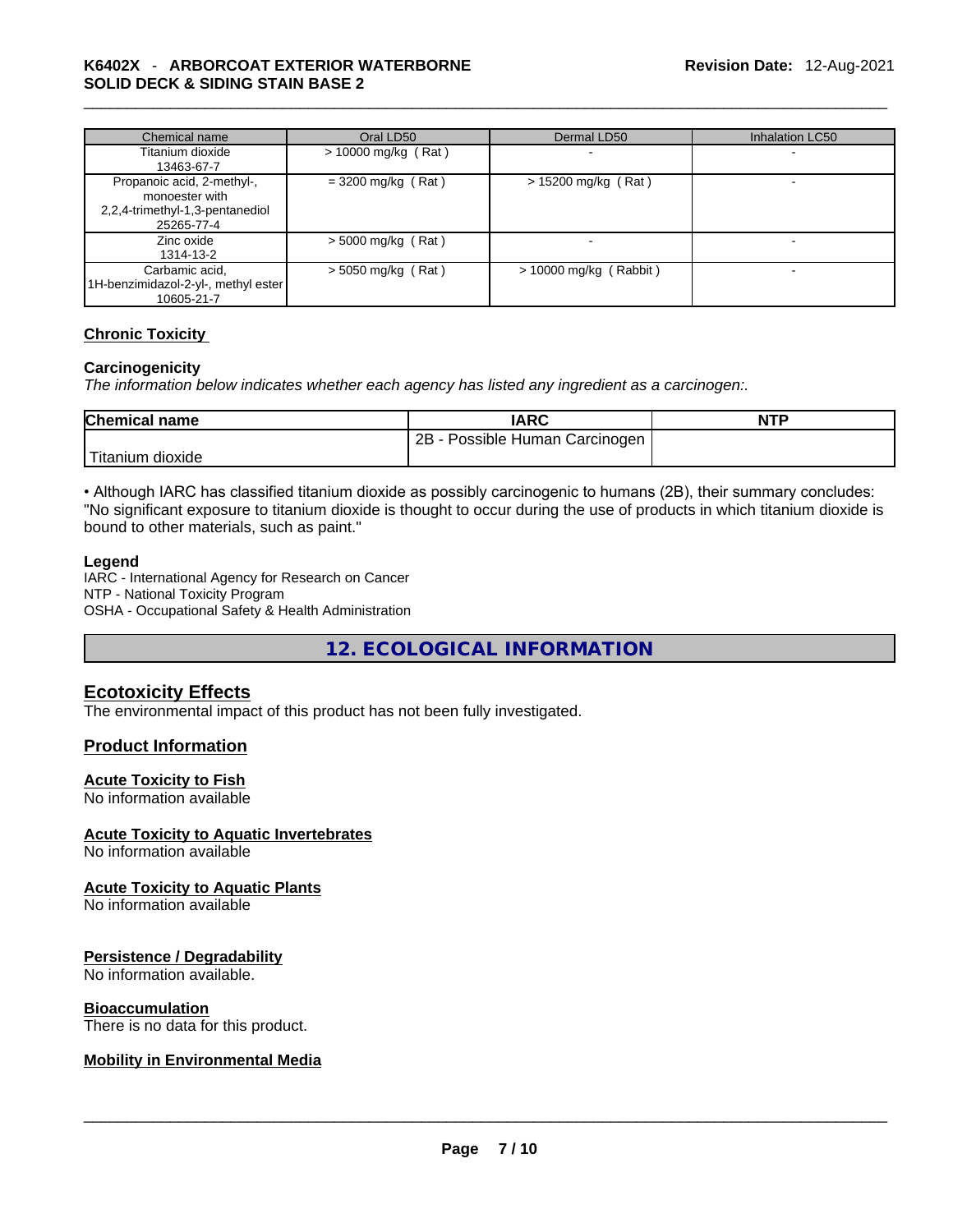No information available.

#### **Ozone**

No information available

#### **Component Information**

#### **Acute Toxicity to Fish**

Titanium dioxide  $LC50:$  > 1000 mg/L (Fathead Minnow - 96 hr.) Carbamic acid, 1H-benzimidazol-2-yl-, methyl ester LC50: 1.5 mg/L (Rainbow Trout - 96 hr.)

#### **Acute Toxicity to Aquatic Invertebrates**

Carbamic acid, 1H-benzimidazol-2-yl-, methyl ester LC50: 0.22 mg/L (water flea - 48 hr.)

#### **Acute Toxicity to Aquatic Plants**

No information available

**13. DISPOSAL CONSIDERATIONS** 

**Waste Disposal Method** Dispose of in accordance with federal, state, provincial, and local regulations. Local requirements may vary, consult your sanitation department or state-designated environmental protection agency for more disposal options.

**14. TRANSPORT INFORMATION** 

**TDG** Not regulated

**ICAO / IATA** Not regulated

**IMDG / IMO** Not regulated

**15. REGULATORY INFORMATION** 

#### **International Inventories**

| <b>TSCA: United States</b> | Yes - All components are listed or exempt. |
|----------------------------|--------------------------------------------|
| DSL: Canada                | Yes - All components are listed or exempt. |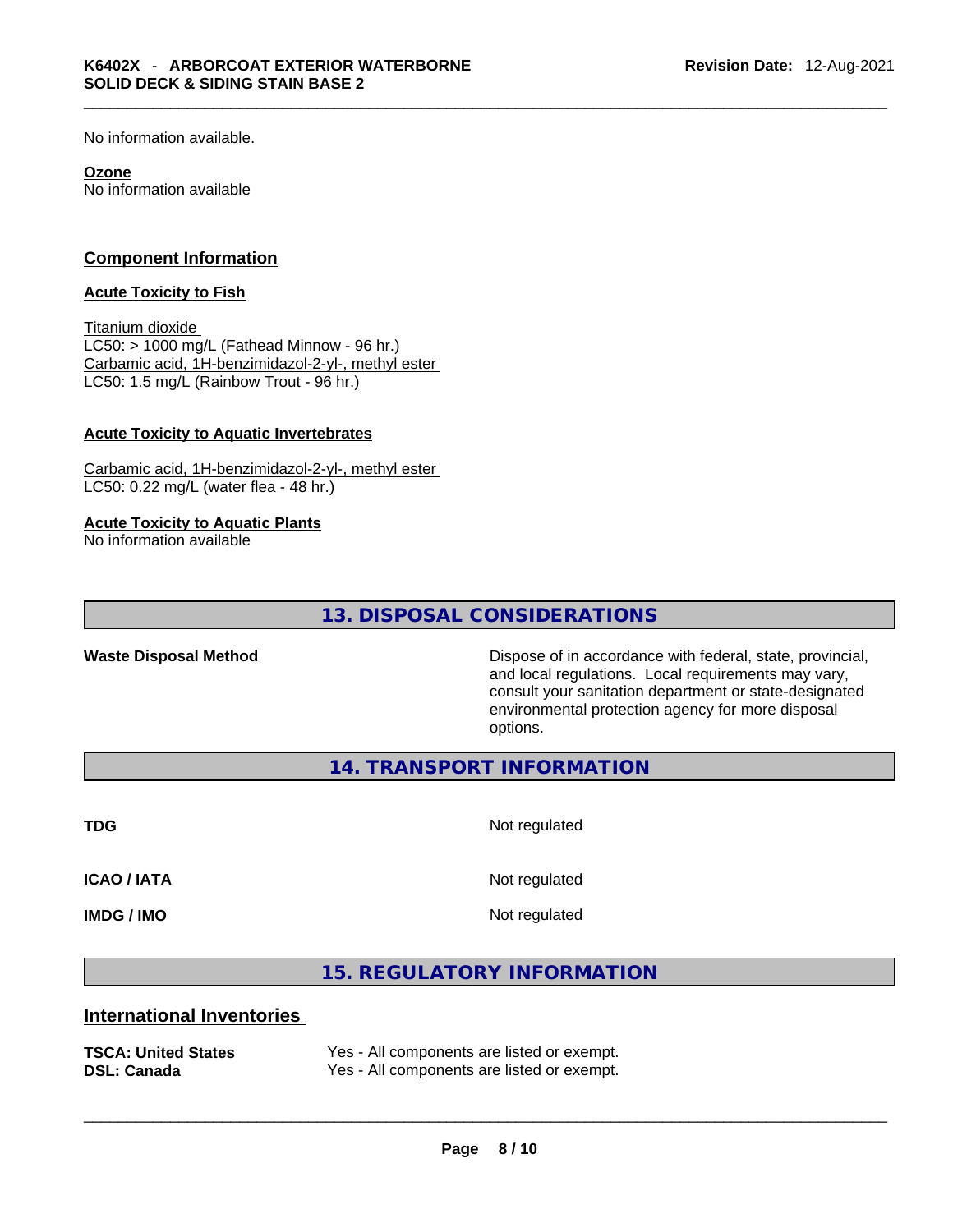## **National Pollutant Release Inventory (NPRI)**

#### **NPRI Parts 1- 4**

This product contains the following Parts 1-4 NPRI chemicals:

*None*

#### **NPRI Part 5**

This product contains the following NPRI Part 5 Chemicals:

*None*

#### **WHMIS Regulatory Status**

This product has been classified in accordance with the hazard criteria of the Hazardous Products Regulations (HPR) and the SDS contains all the information required by the HPR.

|                     |               | <b>16. OTHER INFORMATION</b>                                               |                      |          |  |
|---------------------|---------------|----------------------------------------------------------------------------|----------------------|----------|--|
|                     |               |                                                                            |                      |          |  |
| <b>HMIS</b>         | Health: $2^*$ | <b>Flammability: 0</b>                                                     | <b>Reactivity: 0</b> | $PPE: -$ |  |
| <b>HMIS Legend</b>  |               |                                                                            |                      |          |  |
| 0 - Minimal Hazard  |               |                                                                            |                      |          |  |
| 1 - Slight Hazard   |               |                                                                            |                      |          |  |
| 2 - Moderate Hazard |               |                                                                            |                      |          |  |
| 3 - Serious Hazard  |               |                                                                            |                      |          |  |
| 4 - Severe Hazard   |               |                                                                            |                      |          |  |
| * - Chronic Hazard  |               |                                                                            |                      |          |  |
|                     |               | X - Consult your supervisor or S.O.P. for "Special" handling instructions. |                      |          |  |
|                     |               |                                                                            |                      |          |  |

Note: The PPE rating has intentionally been left blank. Choose appropriate PPE that will protect employees from the hazards the material will *present under the actual normal conditions of use.* 

*Caution: HMISÒ ratings are based on a 0-4 rating scale, with 0 representing minimal hazards or risks, and 4 representing significant hazards or risks. Although HMISÒ ratings are not required on MSDSs under 29 CFR 1910.1200, the preparer, has chosen to provide them. HMISÒ ratings are to be used only in conjunction with a fully implemented HMISÒ program by workers who have received appropriate HMISÒ training. HMISÒ is a registered trade and service mark of the NPCA. HMISÒ materials may be purchased exclusively from J. J. Keller (800) 327-6868.* 

 **WARNING!** If you scrape, sand, or remove old paint, you may release lead dust. LEAD IS TOXIC. EXPOSURE TO LEAD DUST CAN CAUSE SERIOUS ILLNESS, SUCH AS BRAIN DAMAGE, ESPECIALLY IN CHILDREN. PREGNANT WOMEN SHOULD ALSO AVOID EXPOSURE.Wear a NIOSH approved respirator to control lead exposure. Clean up carefully with a HEPA vacuum and a wet mop. Before you start, find out how to protect yourself and your family by logging onto Health Canada at

http://www.hc-sc.gc.ca/ewh-semt/contaminants/lead-plomb/asked\_questions-questions\_posees-eng.php.

**Prepared By Product Stewardship Department** Benjamin Moore & Co. 101 Paragon Drive Montvale, NJ 07645 800-225-5554